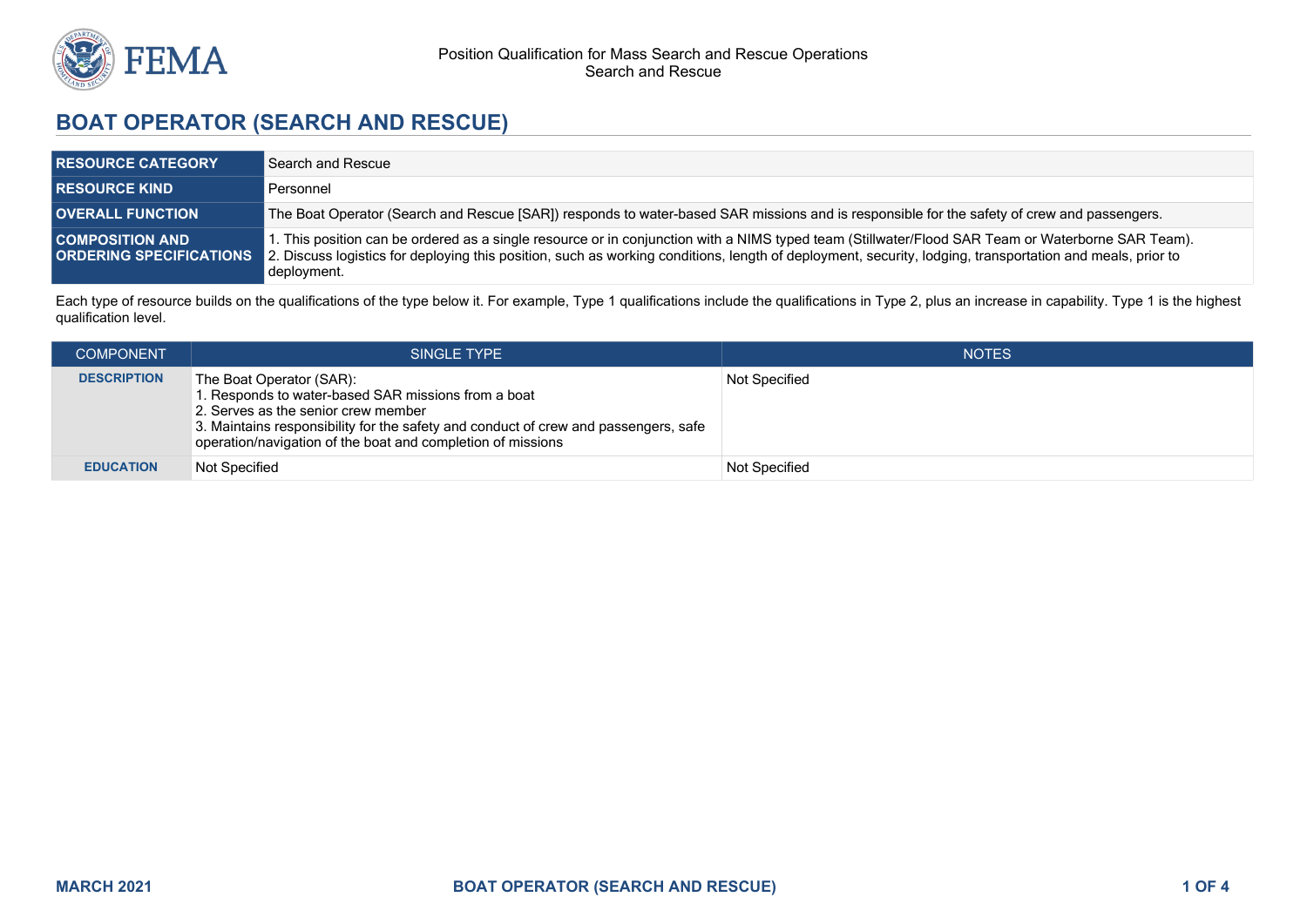

| <b>COMPONENT</b>  | SINGLE TYPE                                                                                                                                                                                                                                                                                                                                                                                                                                                                                                                                                                                                                                                                                                                                                                                                                                                                                                                                                                                                                                                                                                                                                                                                                                                                                                                                                                                                                                                                                                                                                                                                                                                                                                                                                                                                                                                                                                                                        | <b>NOTES</b>  |
|-------------------|----------------------------------------------------------------------------------------------------------------------------------------------------------------------------------------------------------------------------------------------------------------------------------------------------------------------------------------------------------------------------------------------------------------------------------------------------------------------------------------------------------------------------------------------------------------------------------------------------------------------------------------------------------------------------------------------------------------------------------------------------------------------------------------------------------------------------------------------------------------------------------------------------------------------------------------------------------------------------------------------------------------------------------------------------------------------------------------------------------------------------------------------------------------------------------------------------------------------------------------------------------------------------------------------------------------------------------------------------------------------------------------------------------------------------------------------------------------------------------------------------------------------------------------------------------------------------------------------------------------------------------------------------------------------------------------------------------------------------------------------------------------------------------------------------------------------------------------------------------------------------------------------------------------------------------------------------|---------------|
| <b>TRAINING</b>   | Completion of the following:<br>1. IS-100: Introduction to the Incident Command System, ICS-100<br>2. IS-200: Basic Incident Command System for Initial Response, ICS-200<br>3. IS-700: National Incident Management System, An Introduction<br>4. IS-800: National Response Framework, An Introduction<br>5. National Fire Protection Association (NFPA), ASTM International (ASTM) or<br>equivalent water-based SAR training program that the Authority Having Jurisdiction<br>(AHJ) has verified and that covers the following position-specific skills and aptitudes:<br>a. Job performance guidelines outlined in NFPA 1006: Standard for Technical<br>Rescue Personnel Professional Qualifications, or equivalent<br>b. Executing launch and recovery in stillwater/flood settings<br>c. Recognizing moving water characteristics and hazards<br>d. Recognizing vessel limitations, hull damage and watertight integrity<br>e. Making over ground, power turns<br>f. Closing/bearing away<br>g. Coming alongside moving vessels; understanding suction effects<br>h. Capsize avoidance and recovery<br>i. Use of loaded lines<br>j. In-tandem boat operations-side by side, moving a line, survivor/crew/equipment<br>transfer<br>k. Towing and being towed, including length of tow lines, positioning, passing a tow<br>line, using a bridle, towing alongside and casting off a tow line<br>I. Approaching, righting and dealing with entrapments from capsized vessels<br>m. Awareness of rescue from vehicles<br>n. Rescues from shore<br>o. Mass evacuation<br>p. Helicopter rescue procedures<br>q. Night operations<br>r. Use, care, inspection and maintenance of Personal Protective Equipment (PPE),<br>tools, devices and equipment specific to this position<br>s. Use of GPS, maps and compass; navigation on water<br>t. Boat handling skills<br>u. SAR operations from powered craft<br>v. AHJ-approved boater safety course | Not Specified |
| <b>EXPERIENCE</b> | Completion of Boat Operator (SAR) Position Task Book (PTB), or equivalent AHJ<br>documentation                                                                                                                                                                                                                                                                                                                                                                                                                                                                                                                                                                                                                                                                                                                                                                                                                                                                                                                                                                                                                                                                                                                                                                                                                                                                                                                                                                                                                                                                                                                                                                                                                                                                                                                                                                                                                                                     | Not Specified |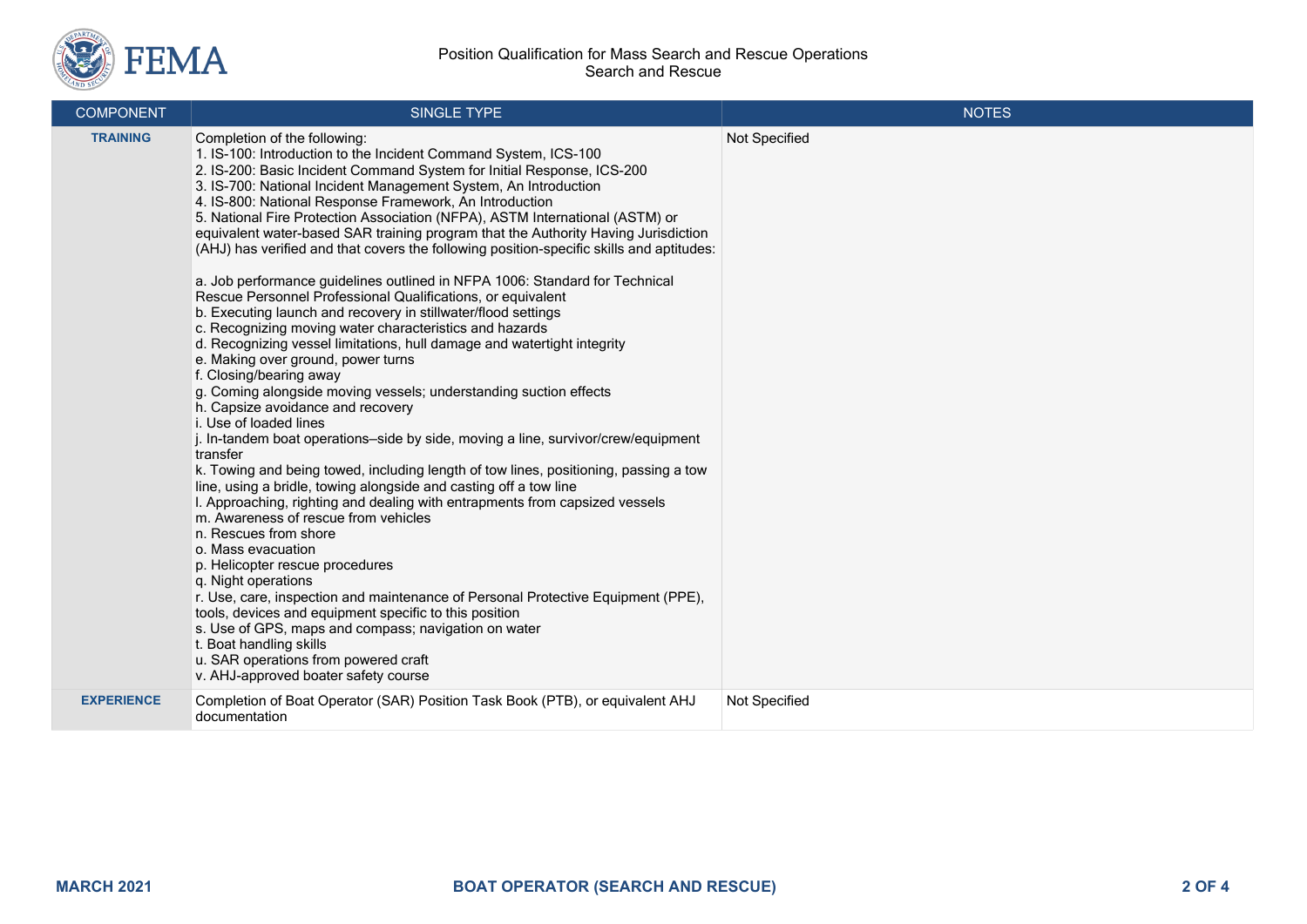

## Position Qualification for Mass Search and Rescue Operations Search and Rescue

| <b>COMPONENT</b>                                                                            | SINGLE TYPE                                                                                                                                                                                                                                                                                                                                                                                                                                                                                                                                                                              | <b>NOTES</b>                                                                                                                                                                                                                                                    |
|---------------------------------------------------------------------------------------------|------------------------------------------------------------------------------------------------------------------------------------------------------------------------------------------------------------------------------------------------------------------------------------------------------------------------------------------------------------------------------------------------------------------------------------------------------------------------------------------------------------------------------------------------------------------------------------------|-----------------------------------------------------------------------------------------------------------------------------------------------------------------------------------------------------------------------------------------------------------------|
| <b>PHYSICAL/MEDICAL</b><br><b>FITNESS</b>                                                   | . Arduous<br>2. Meets minimum physical fitness and swimming standards, in accordance with the<br>AHJ's job-related physical ability test (JRPAT)<br>3. Maintains AHJ-determined physical fitness standards suitable for the environment<br>and typing; NFPA 1582: Standard on Comprehensive Occupational Medical<br>Program for Fire Departments meets or exceeds this physical fitness standard<br>4. Maintains immunizations in accordance with the U.S. Department of Health and<br>Human Services Centers for Disease Control and Prevention's (CDC) immunization<br>recommendations | The NIMS Guideline for the National Qualification System (NQS) defines<br>physical/medical fitness levels for NIMS positions.                                                                                                                                   |
| <b>CURRENCY</b>                                                                             | 1. Annual refresher of related SAR skills and abilities in water environments<br>2. Functions in this position during an operational incident, planned event, exercise,<br>drill or simulation at least once every three years<br>3. Background checks as applicable law permits or requires<br>4. Keeps immunizations up to date and commensurate with mission assignment                                                                                                                                                                                                               | Provider must carry out and use any background checks as applicable law specifies.<br>This may include a background check completed within the past 12 months; a sex-<br>offender registry check; and a local, state and national driving and criminal history. |
| <b>PROFESSIONAL AND</b><br><b>TECHNICAL</b><br><b>LICENSES AND</b><br><b>CERTIFICATIONS</b> | Not Specified                                                                                                                                                                                                                                                                                                                                                                                                                                                                                                                                                                            | <b>Not Specified</b>                                                                                                                                                                                                                                            |